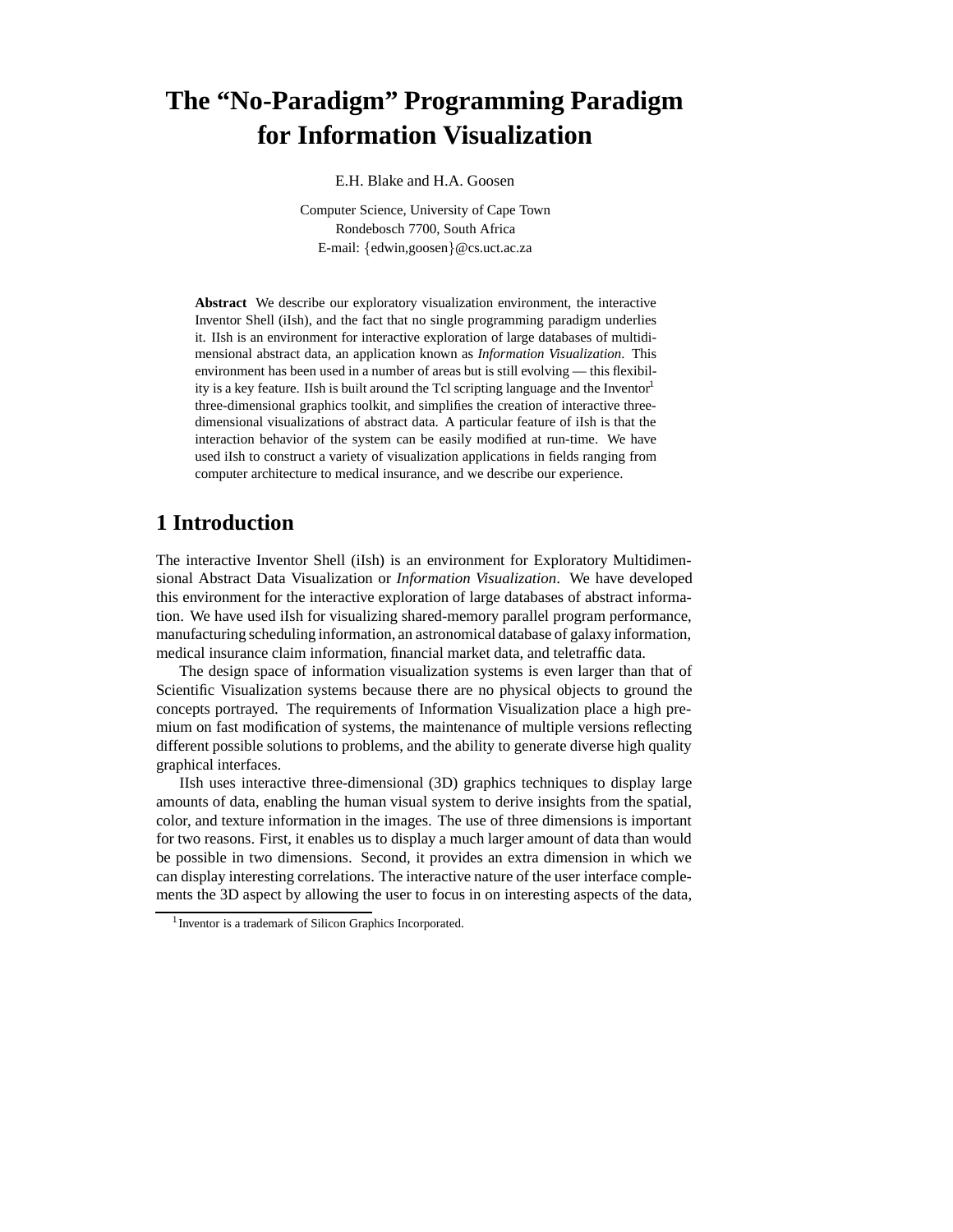while ignoring irrelevant detail, further improving our ability to display large amounts of data.

In this paper we describe our visualization environment, and the programming paradigms that underlie it. A theme of the paper is that we are presenting a snapshot of a system and a field that is in rapid development. As such the emphasis of a system has to be on flexibility and extensibility rather than on structure and formalism. We are convinced that only once the subject matter is better understood can more supportive but restrictive methodologies (let alone "paradigms"!) be formulated. As a result of our experience we can present design criteria (Section 2.1) that in a presentation, such as this paper, belong before the discussion of the system but which were of course uncovered as we performed our experiments.

The organization of the paper is as follows. First there is a general discussion of the programming requirements of information visualization systems (Section 2). We then briefly discuss previous approaches to visualization programming in this context (Section 3). Our system, iIsh, is then introduced in two stages, firstly (Section 4) its design and salient features of the implementation, and then (Section 5) a few highlights of our experience in using iIsh. This experience is then discussed in Section 6 "No Paradigm or Multi-Paradigm?". This is followed by a few concluding remarks and pointers to further work.

# **2 The Programming Requirements of Information Visualization Systems**

In its present state of development, the field of information visualization has no fixed methodologies, nor established problem areas with recognized solutions. This essential characteristic carries a number of implications when experimenting with visualization systems and developing visualization solutions. One has to be able to explore multiple solutions in parallel and to design new systems in an iterative design-implementevaluate cycle. A further ramification is that there is no clear distinction between development-cum-experimentation systems and "production" systems. As a result there is also a need for the distinction between user and application programmer to be blurred.

In visualization, the importance of the user is always recognized. The whole aim of the visualization is to create an internal representation of the information in the mind of the user.

A visualization processing pipeline is presented in Figure 1. The first two stages, data modelling or acquisition followed by processing, are common to graphics pipelines. The need for flexibility means that the nature of the third, display, stage is not fixed and that it can be easily changed. Various forms and degrees of preprocessing can be applied to the data. There isn't any notion of graphical "realism", instead the ideal of truth in representing the underlying data is maintained. It is acknowledged that prettiness may stand in the way of insight. The addition of the final step, that is, decoding by the user, is an emphatic difference with standard graphics pipelines. The role of interaction is emphasized by the feedback loop.

There has been surprisingly little published on systems that allow three-dimensional graphics and interactive exploration techniques to be employed for information visual-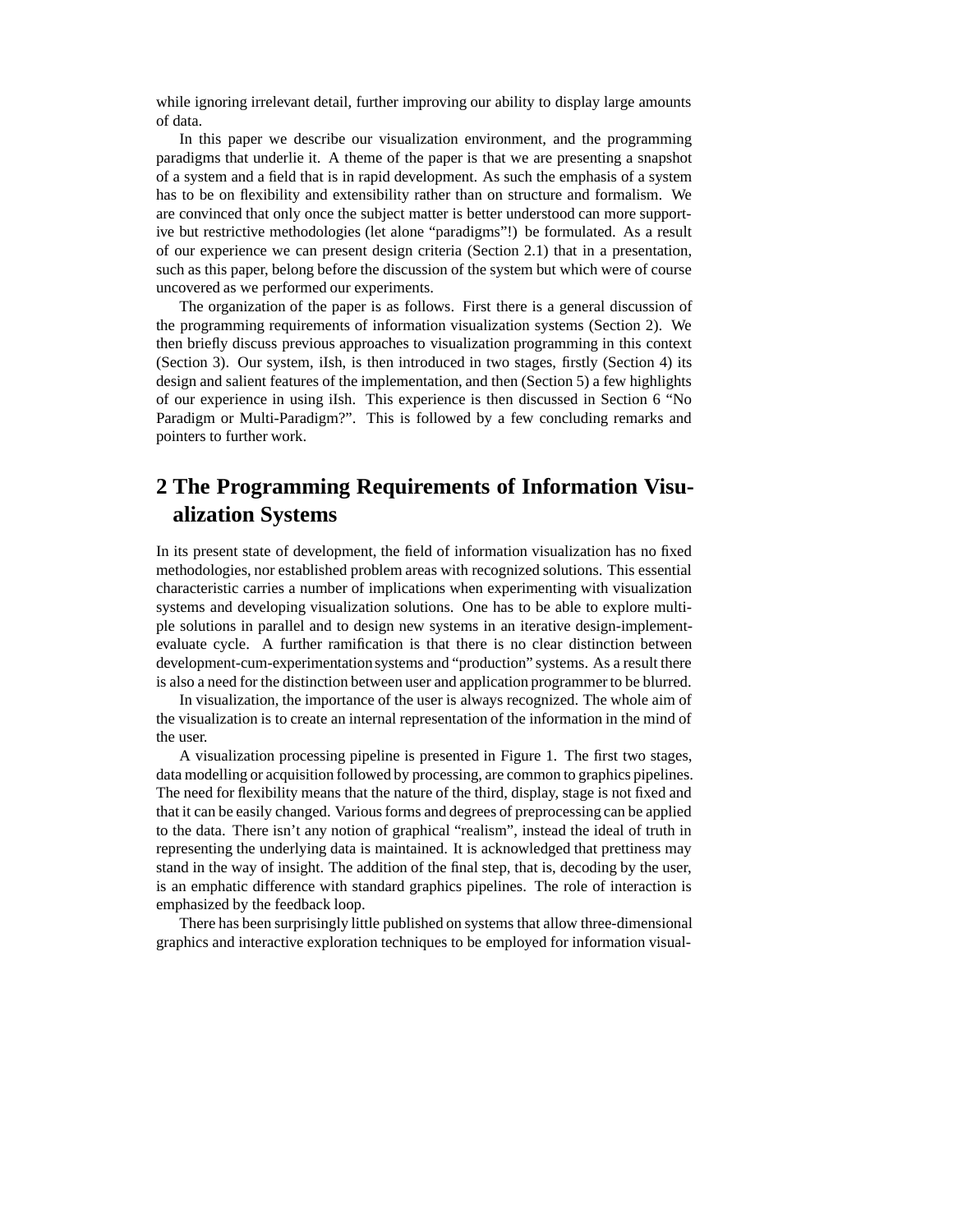

Fig. 1: A visualization pipeline.

The role of the viewer and computational steering is indicated in this diagram.

ization. Partly this is due to a lack of suitable tools. The scientific visualization packages like AVS, Explorer, etc, have poor support for more abstract information, focusing instead on continuous fields and support for more traditional scientific and engineering representations. Also, scientific visualization packages typically do not provide good support for interaction and particularly new forms of interaction. In our experience, it is difficult to extend these packages to include the required features for information visualization.

### **2.1 Key Design Criteria and Concepts**

During a process of implementation, testing, and progressive refinement of ideas, we developed the following set of criteria (which are not independent) to support the design:

*Immersive manipulation* — the user interacts directly in 3D (by using a pointing device) with an immediate graphical representation of the data or data attributes, without the intervention of agents like 2D controls (scrollbars and other traditional direct manipulation tools), or 3D widgets that are separate from the data representation.

This is an extension of the original formulation of direct manipulation [12], and is in contrast with interfaces based on 3D widgets [16]. The VIEW system supports a similar notion of direct interaction with the image [2].

- *Input-output coupling* browsing of the display (output) image, and then using it as an input tool for the refinement of queries. The output of the browsing operation can be used as the input of another browser on a different set of attributes, and so on to any level of nesting [1].
- *Flexibility, power, and extensibility* these are not directly supported by the interface of the system, instead being provided by the underlying programming constructs. These are certainly vital to the success of a visualization system, but we consider that current attempts to provide these in the interface have not succeeded. The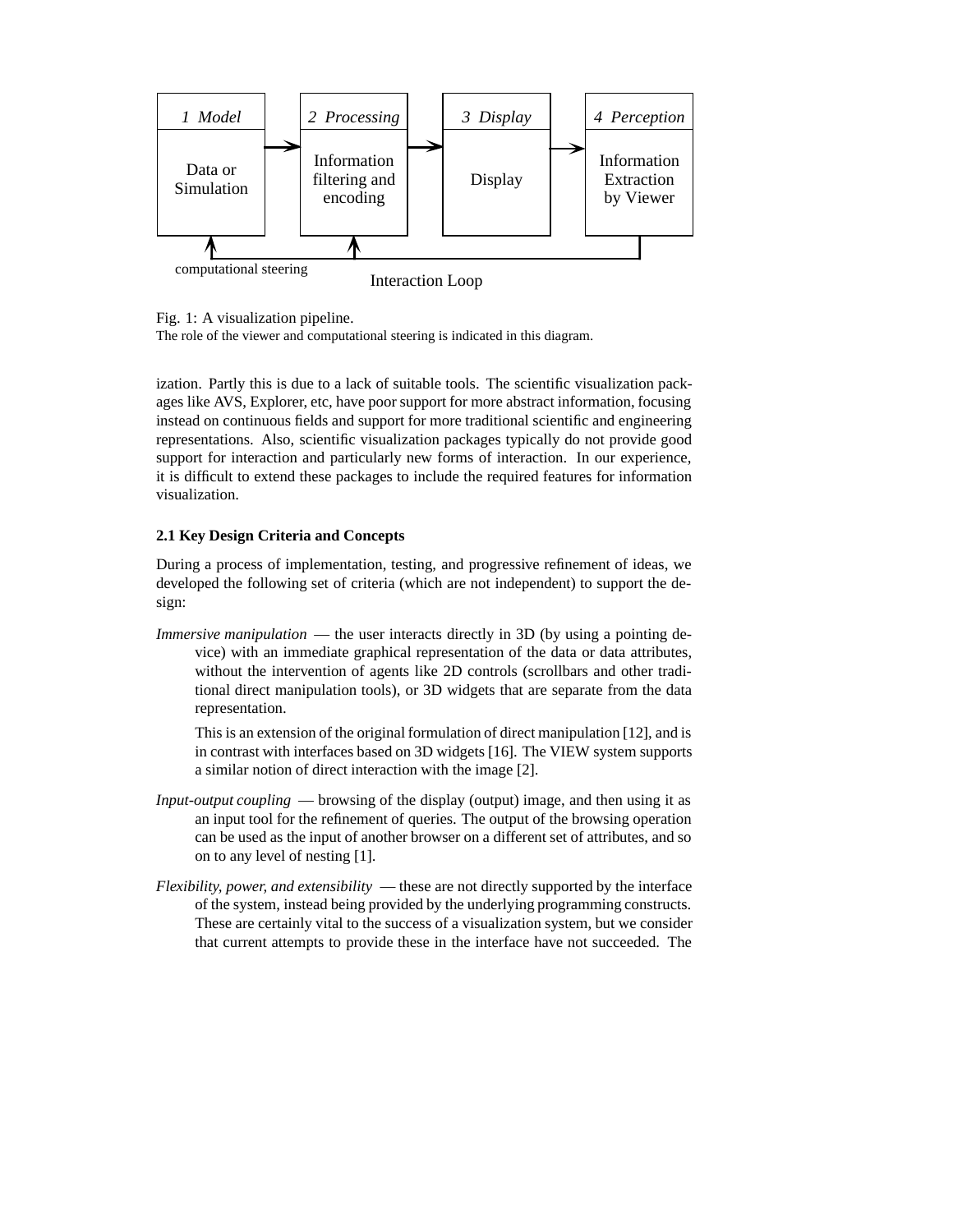users of visualization systems are not professional programmers though they are competent and sophisticated professionals. These users combine needs in terms of ease of use and protection from their mistakes as novice programmers with the needs of flexibility, power and extensibility.

- *Dynamic embedded spreadsheet* the spreadsheet model of user-level programming has been proven to be accessible to general users (especially in the business community), and offers a concise and powerful and comprehensible programming model. While much of user-programmable system design makes use of visual programming techniques (e.g., the data-flow diagrams of AVS, etc.), the spreadsheet model and dataflow visual models are functionally equivalent.
- *Focus* related to browsing and refinement of queries. Focusing (or filtering) helps us to get rid of meaningless clutter, by reducing the amount of data displayed.
- *Correlative linking* techniques to make it easy to create correlation views. Interactive visual correlation allows one to have different displays relating to the same information. Shneiderman calls this tight coupling, referring to the extension of direct manipulation.
- *Generality* provided by the ease of modifying the specialized system. An analogy is a shifting spanner, which is specialized for one nut, but can easily be changed to accommodate different sizes.
- *Computational steering* while visualization systems have always recognized the importance of the user as *viewer* they have been less accommodating of the user as *interactor*. A user interaction loop which goes back to the model is given a special name, "computational steering".
- *Standard building blocks* we created our environment for interactive exploration by combining two widely available tools: Tcl, an extensible scripting language, and Inventor (based on OpenGL, which is fast becoming a standard for interactive 3D graphics). The environment is familiar to many users, powerful, and designed to be easily extensible. Because it is based on Tcl, iIsh can easily be incorporated as a building-block into other Tcl-based tools.

Finally, when these criteria, and particularly the central importance of interaction tools, are taken into account, then the standard visualization pipeline presented above, for all its novelty, becomes too restrictive. It seems better to regard the various aspects of a visualization system not as stages in a pipeline but as a collection of cooperating processes that act on a common pool of data ([15]). Once more the benefit of this is to emphasize flexibility. Figure 2 shows the various stages of the visualization pipeline arranged round a common cloud of dynamically changing data. The viewer is dependent on display and input devices for interaction with the data.

# **3 Previous Approaches to Visualization Programming**

In this section we discuss the basic enabling technologies that contributed to our iIsh system.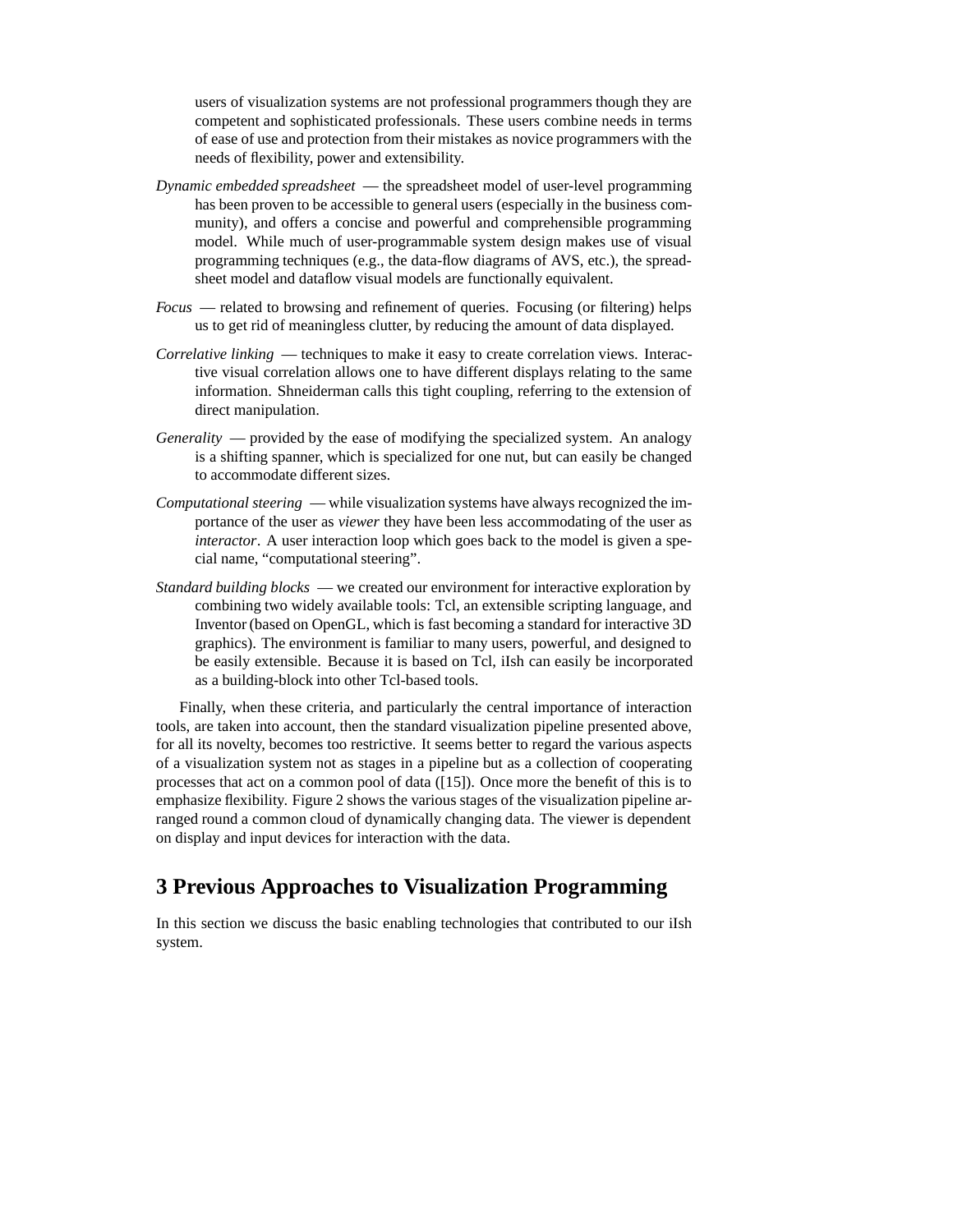

#### Fig. 2: A Conceptual Model of a Visualization System.

Visualization systems allow the user to view complex data. They also allow sophisticated interaction with many aspects of the data and the models. The notion of plugable processing, output and input modules should be contrasted with that of a pipeline with a feedback loop.

#### **The Contribution of Graphics Programming Methodologies**

The Eurographics workshop series on Object-Oriented Graphics has reflected a certain 'eminence' of object-orientation in interactive systems, graphics, and computer animation [3, 9]. The *Doré* system, which was already well established by the time it was presented at the first workshop, was a major first success of object-oriented graphics.

The iIsh system is (by its very name — interactive Inventor Shell) based on the Inventor C++ toolkit from Silicon Graphics [14]. Inventor is an object-oriented toolkit that supports the programming of direct manipulation interfaces in the immersive sense — allowing the user to interact directly with the displayed 3D objects in the same window as the display and without having to seek recourse to manipulation widgets.

The Inventor library provides a collection of retained high-level 3D objects and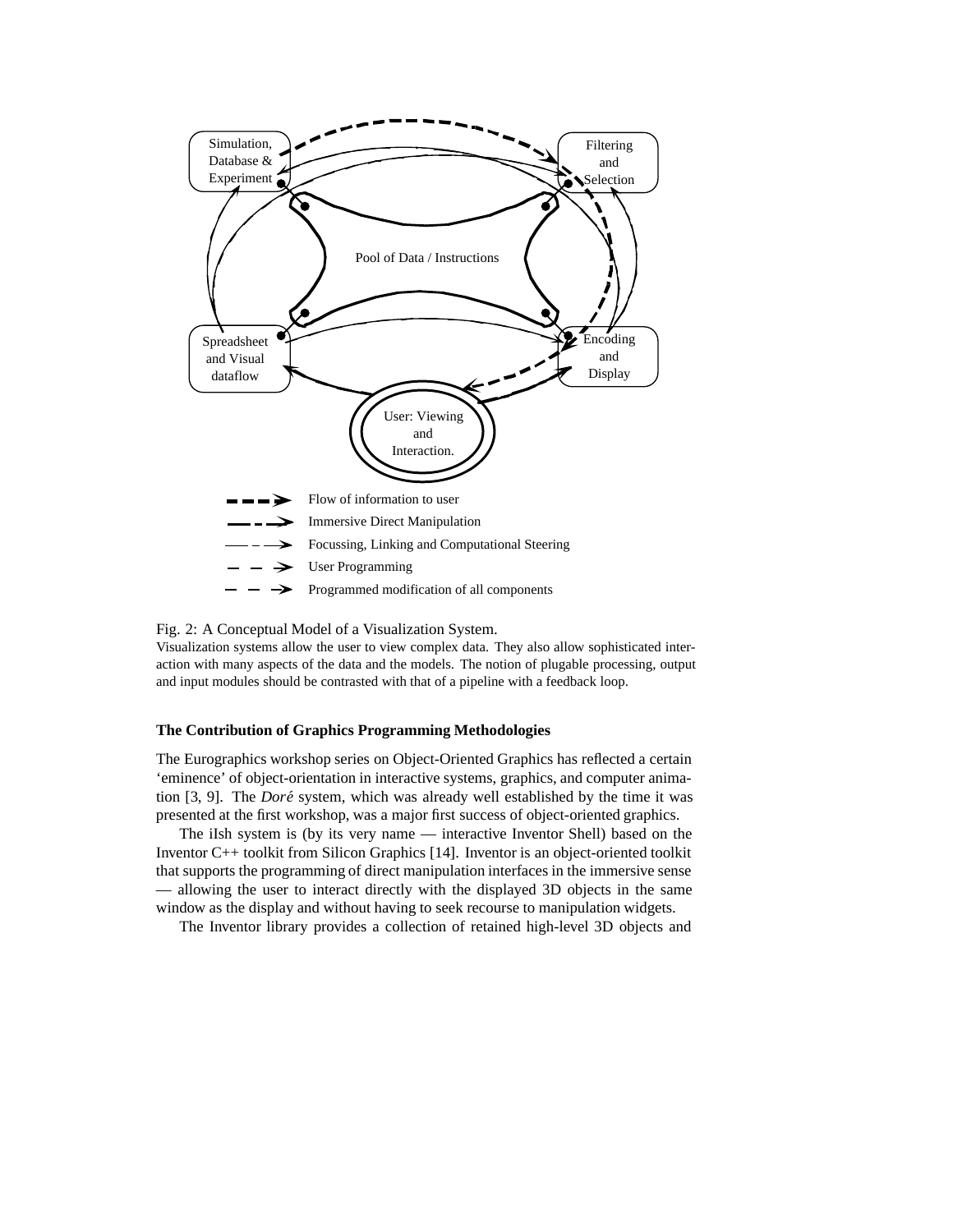makes them available for building interactive interfaces. The contrast is with earlier interactive graphics systems where rendering of 3D objects was the prime focus and "picking" of objects was the most sophisticated user input action possible.

An Inventor 3D scene and associated interactions are stored as a direct acyclic graph of nodes (it is analogous to traditional display lists). There are *shape nodes* for the geometry, *property nodes*for attributes, and other nodes for *interaction* to act on events.

The philosophy of Inventor is that flexibility is the overriding concern. Questions of efficiency are important but secondary, while structure and policy enforcement are considered least important. Inventor is object oriented, but with many extensions. The 3D scene graph is a mixture of aggregation relations that build up 3D objects, attribute inheritance trees, procedural rendering instructions<sup>2</sup> and asynchronous event handling code.

Objects in Inventor come in two guises: *nodes* which are open objects storing state, and objects representing single *actions*, with possibly some associated state information. This extension of object-orientation provides the user with the ability to design new actions (methods) for existing system classes without having to create subclasses of the existing classes. An action can be applied to objects in a scene graph and it then processes the nodes in the graph. The state held by the action object provides the inheritance and accumulation of attributes during traversal of the scene graph.

Inventor also introduces *node kits*. The previous paragraph described how Inventor extends object-orientation to provide methods divorced from classes (the *actions*) and opens up the internal state of an object to allow various useful features. The node kit should be seen then as a re-introduction of many of the traditional encapsulation and enclosed methods associated with object-oriented programming. The node kit provides a collection of subgraph nodes that "relate to 'objects' (chairs, bicycles) in the 3D scene" [14, p. 346]. Thus a node kit in many ways reassumes the role associated with classes in object-oriented programming.

### **Scripting Languages**

Tcl (Tool Command Language) is a popular and flexible scripting language [11]. Tk extends Tcl to support the writing of graphical user interfaces. Languages like Tcl are now frequently used in visualization systems (for example, VIEW mentioned earlier uses a language modelled on Smalltalk-80 [2]). In accordance with our desire for flexibility, we have opted for one of the least structured of these languages, believing that in the absence of clear guidance on what our user will require we want to start off providing the maximum flexibility.

Tcl is interpreted and the interpreter can be *embedded* in the application. Tcl can be regarded as providing a powerful command interface to the application. Alternatively the application can be regarded as extending the Tcl language with application specific semantics. These views are equivalent. The power of the conceptual model is further that the user's Unix shell interface is extended (since Tcl provides the capabilities of a shell) to become the interface to the application. Tk adds window management and event handling to this powerful interface. Finally, the Tcl/Tk user communities is expanding rapidly and providing further enhancements to the toolkits.

<sup>&</sup>lt;sup>2</sup>The nature of a displayable object depends on its parents and preceding siblings.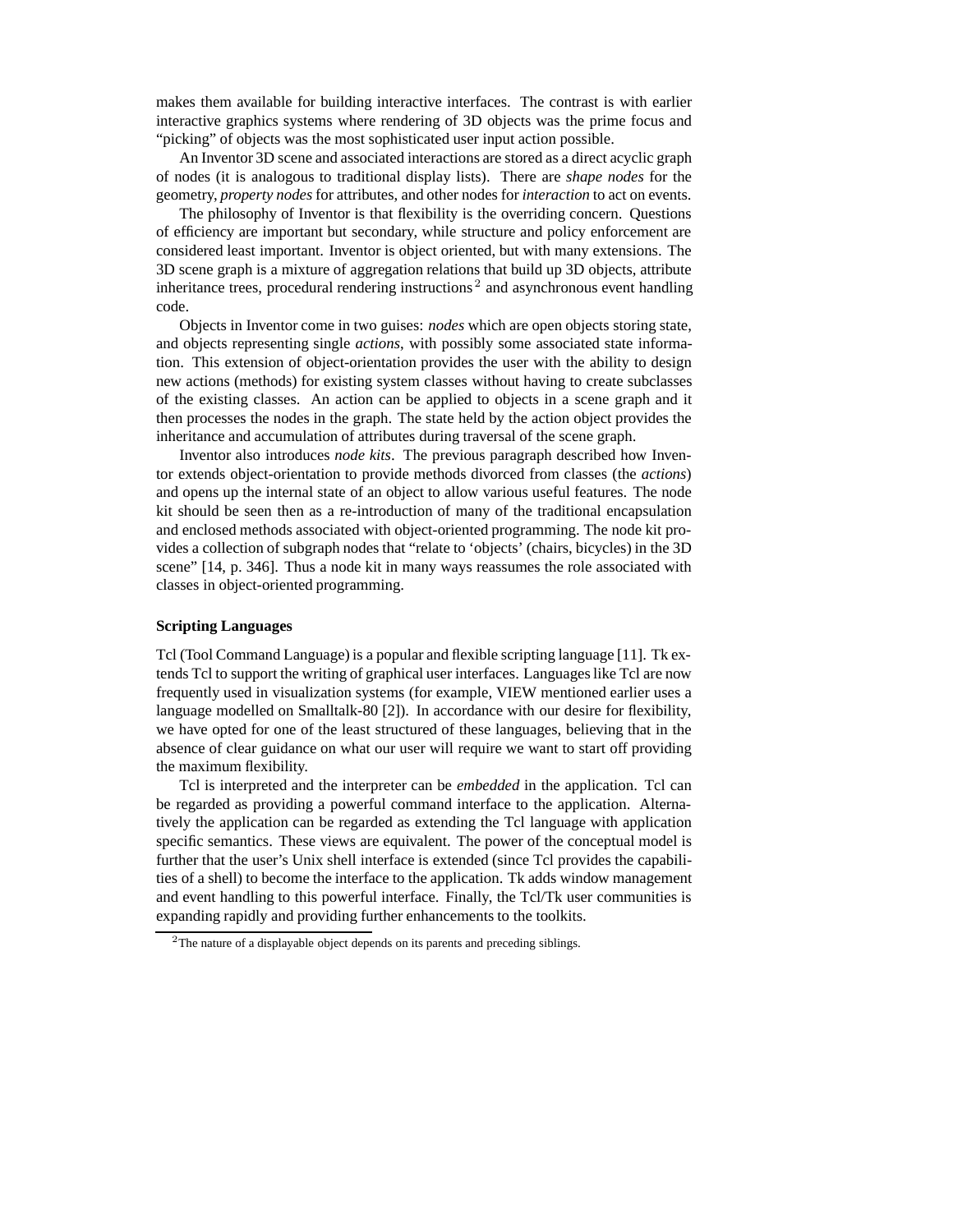The limitations of Tcl are an excess of its strength: flexibility. Tcl provides only two data types: strings, and associative arrays. There are also built-in commands to manipulate lists. Multidimensional arrays have to be simulated, and arithmetic is inefficient because numbers have to be converted between string and internal representations.

#### **Spreadsheets**

Our application building environment incorporates a spreadsheet module to augment the standard data-flow models used in systems like AVS and Iris Explorer. Our spreadsheet is embedded in a dataflow environment, with the dataflow relationships specifying the inputs and the outputs to the spreadsheet. Unlike conventional spreadsheets that are loaded up with static data, our spreadsheet is part of a processing pipeline, and dynamically fires when new data becomes available.

Spreadsheets have made their appearance in computer graphics [10, 8]. Levoy's system uses spreadsheets where the individual cells contain graphics, and the formulae are programmed with Tcl [10]. He cites the limitations of dataflow visualization system in terms of expressive power and scalability to motivate the use of spreadsheets. We have chosen to separate the spreadsheet interface model from the graphical direct manipulation style of interaction.

Hudson discusses the advantages of spreadsheets as user interfaces and points out that spreadsheets embody a kind of dataflow computation [8, p211]. One might prefer to say that both dataflow and spreadsheets embody many aspects of the declarative or functional programming paradigm.

Spreadsheets have a distinct declarative feel, in the sense that the user specifies relationships that have to be maintained between cells. In addition, a spreadsheet spreads the problem out in space, in a declarative fashion, rather than in time sequence (or procedural fashion).

Dataflow derives meaning purely from geometrical relationships. If the graph gets complex, the user gets lost. Spreadsheets retain the declarative feel and the spatial localization, but adds naming, to control the visual complexity.

### **4 Design and Implementation of iIsh**

IIsh is an interpretive environment for creating interactive 3D visualizations of abstract data. It includes a scripting language, a visual programming system, and 3D viewers that support immersive manipulation.

A user interacts with iIsh in one of three ways. First, iIsh provides a window into a three-dimensional space populated by 3D view objects. Zooming, panning, camera rotation, camera translation, and selection can all be done using only a mouse within the 3D window, and without requiring 2D or 3D widgets as intermediaries. Selection can be either on view objects as a whole, or else on components of view objects, for example, on an individual face or vertex.

Second, a two-dimensional drawing editor, called Vizion, is used to specify which view objects should be drawn, and what the relationship between the input database and each view object is. Vizion supports a visual programming system based on dataflow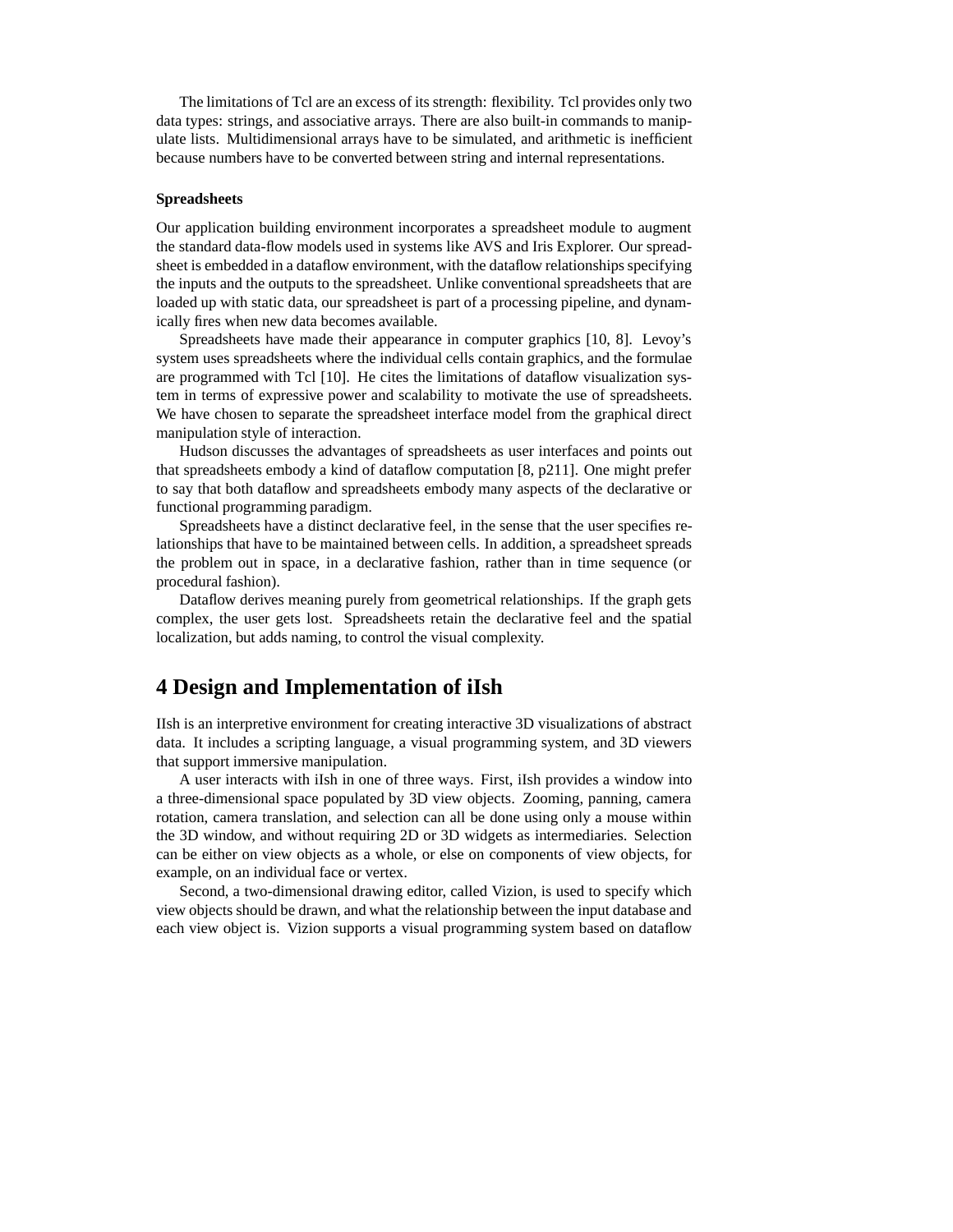diagrams (much like that used in Iris Explorer or AVS), using functional blocks interconnected by lines indicating the dataflow relationships. However, the dataflow diagram is *not* intended to be the primary way of programming the visualization. Instead, Vizion provides an *embedded spreadsheet* functional block that accepts arbitrary iIsh scripts as formulas. Unlike more conventional spreadsheets that have cells containing static values, the embedded spreadsheet module has input and ports that are connected to data sources. The input ports feed into cells, and cells can contain lists of values. Cells can also be connected to output ports, supplying data to the rest of the system, in particular to the view modules.

Third, an interpretive shell allows the user to program the system by entering iIsh scripting language commands. This general programming interface supports features that we have not yet decided how to provide in the Vizion programming system, for example, the binding of event handling scripts to events. Figure 3 shows the iIsh 3D viewer (displaying a cone) and the Vizion visual programming window with a spreadsheet module.



Fig. 3: iIsh windows.

The iIsh 3D window displaying a cone, and the Vizion visual programming editor with a spreadsheet module.

IIsh achieves its functionality by creating and manipulating Inventor scene graphs through an interpreted scripting language. It supports an event binding mechanism that allows iIsh scripts to be dynamically bound to scene graph components.

Compared to more traditional programming tools based on compiled programming languages and libraries, the iIsh scripting language provides

• a short write and test cycle,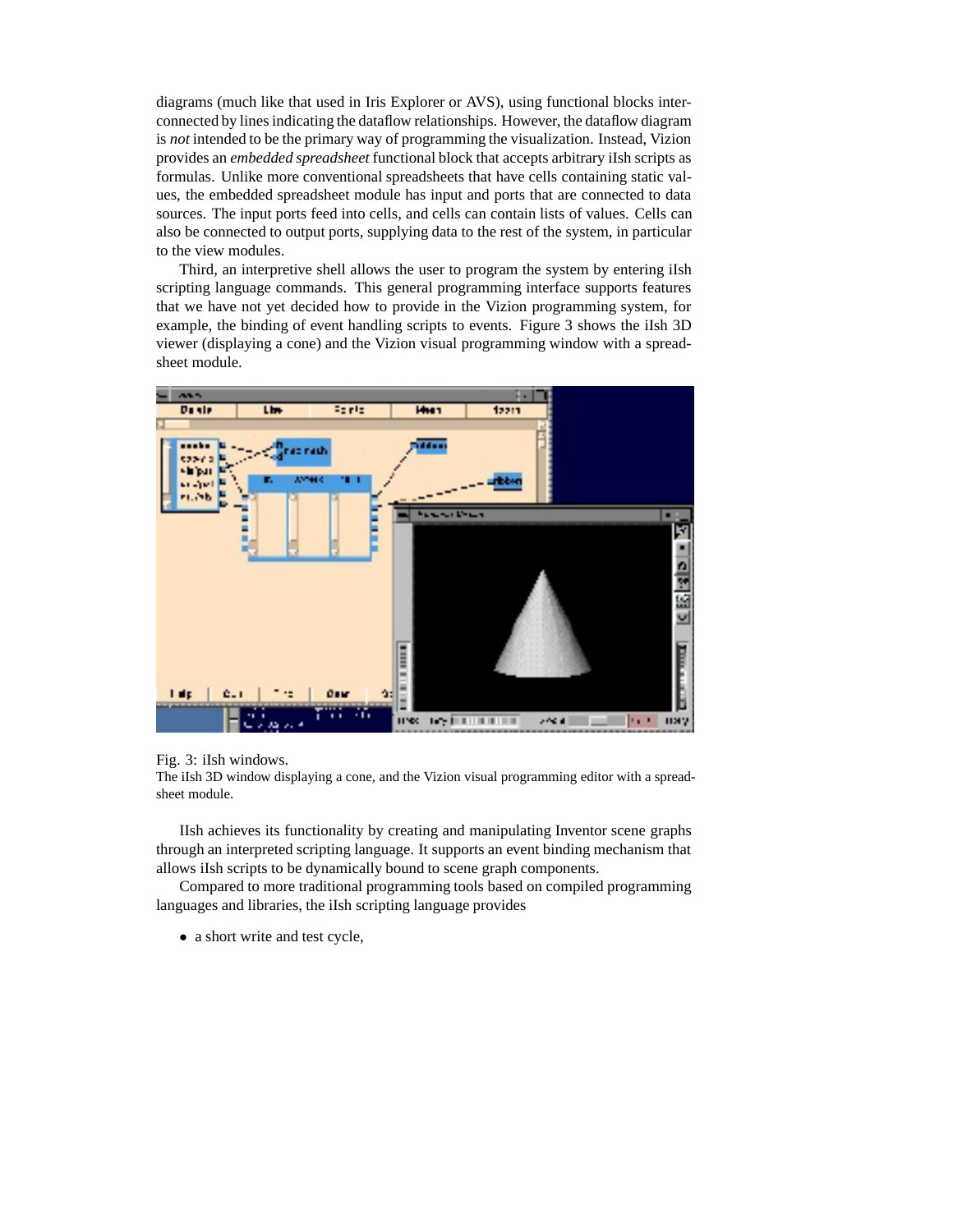- an easy learning curve, and
- *•* a convenient and compact way of storing different versions of a visualization program.

### **4.1 Design**

The iIsh scene graph structure is considerably simpler than the Inventor scene graph structure. As in Inventor, a scene graph consist of nodes that are connected to form a directed acyclic graph. There are two kinds of nodes: shape nodes, and group nodes. The shape nodes represent simple graphical shapes (cubes, spheres, cylinders, or cones) or more complex shapes (meshes, text, or nurbs surfaces). Because iIsh nodes are based on Inventor node kits (mentioned above), the material properties, coordinate transformations, and other information required to render the shapes are all contained within the iIsh node itself, and we do not require property or transformation nodes as in Inventor.

An iIsh scene graph can be active or inactive. When a scene graph is activated, it will be rendered, and the active graph also automatically supports the dynamic binding of iIsh scripts to scene elements.

There are five basic iIsh commands to enable node creation, scene graph composition, setting of graphical attributes (for example material properties of shapes), the binding of iIsh scripts to graphical components, and the activation of scene graphs.

For example, the iIsh command line

### iCreate Cube my\_cube

consist of three strings. The first string, iCreate, is the name of the iIsh command to create a node. The second string, Cube, tells iIsh what kind of node to create (in this case a cube). The third string, my\_cube, is the name we give to the node, so that we can refer to the cube node later in the program.

The various types of iIsh commands can be summarized as follows:

- iCreate node\_type node\_name node type specifies which node to create, and node\_name associates a name with the node.
- iAddChild parent name child name parent name is the name of the parent node, and child\_name is the name of the child node that will be attached to the parent node.
- iSet node\_name attribute\_string -Theattribute string will be passed to the node identified by node name. The underlying Inventor node kit mechanism supports the use of such strings to set the values of parts contained in the node kit.
- iBind node name event specifier script string node name identifies the graphic element<sup>3</sup> we want to interact with, event\_specifier specifies an event, and script\_string is a string which will be interpreted by

<sup>&</sup>lt;sup>3</sup>Note that this is not the same as a node, because a single node can represent many graphic elements, uniquely identified by giving a path name to the node representing the graphic element.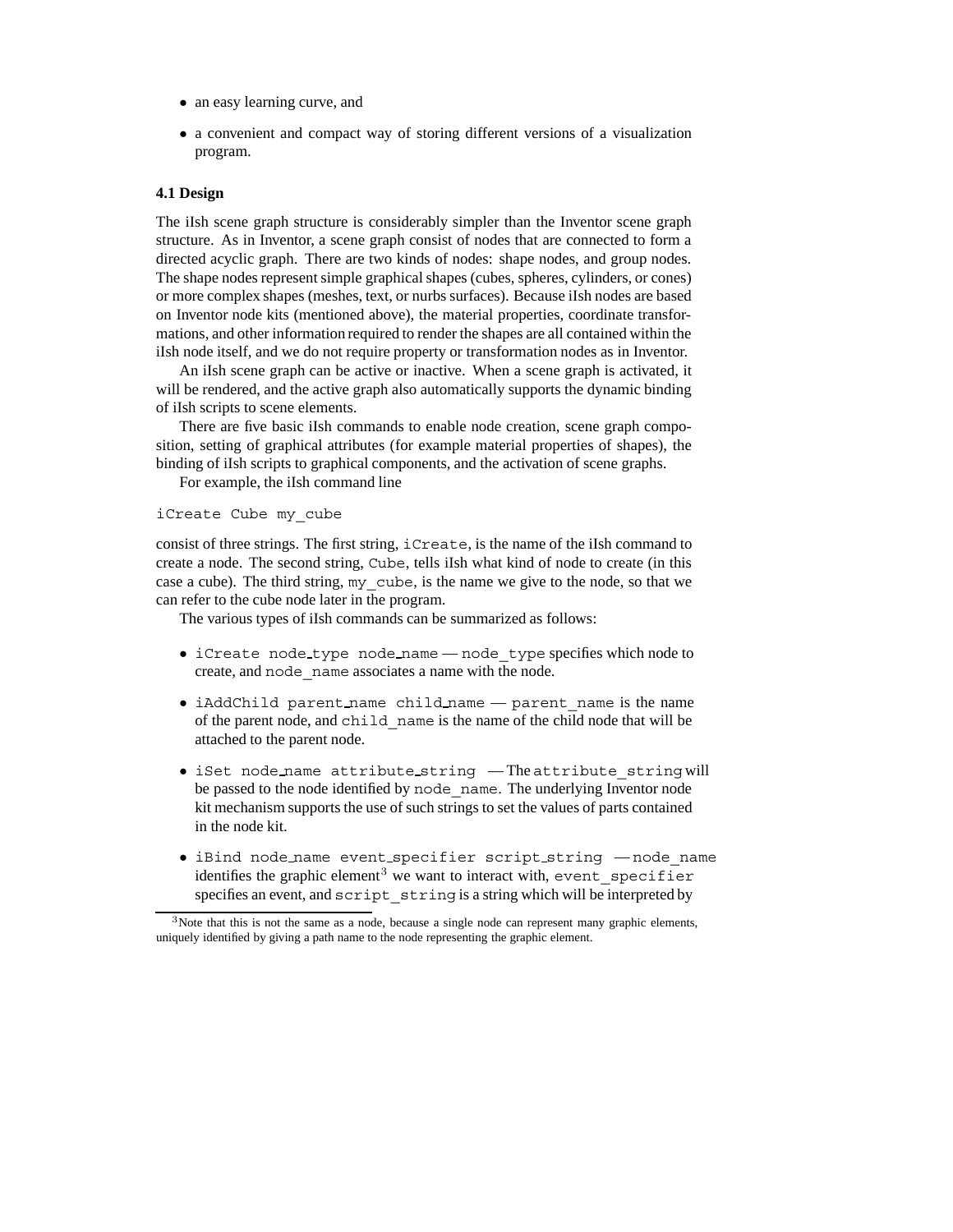iIsh when the specified event occurs. The script\_string can contain special character combinations that are replaced by event-specific information before the script is interpreted, as described below.

• iSetSceneGraph node\_name — node name identifies the node that should be considered the root of the active scene graph.

For example, here is a complete iIsh program that creates a green cube named my cube, a red cone named my cone, and draws the cone 2 units away from the cube. When the left button is pressed on the cube, "mouse button pressed on green cube" will be printed on the standard output, when the left mouse button is pressed on the cone, "mouse button pressed on red cone" will be printed on the standard output, and when the left button is pressed anywhere else in the display area, "mouse button pressed on nothing" will be printed on the standard output.

```
iCreate Cube my_cube
iCreate Cone my_cone
iSet my cube "material {diffuseColor 0 1 0}"
iSet my cone "material {diffuseColor 1 0 0} \
        transform {translation 2 0 0}"
iBind .my_cube down1 {puts "mouse button pressed on green cube"}
iBind .my cube.my cone down1 {puts "mouse button pressed on red cone"}
iBind . down1 {puts "mouse button pressed on nothing"}
iAddChild my_cube my_cone
iSetSceneGraph my_cube
```
#### **4.2 Implementation**

IIsh is an extension of Tcl to support interactive three-dimensional graphics, in much the same way that Tk extends Tcl to support the writing of graphical user interfaces. The implementation of iIsh borrows heavily from the Tk implementation. The threedimensional graphics primitives used in iIsh is supplied by the Silicon Graphics Inventor library (see above). IIsh supports the standard Inventor file formats for input and output of scene graphs.

The iIsh implementation is based on an interpretive interface to the Inventor node kit mechanism. Node kits allow text strings to be used to set attribute values, greatly simplifying the interpretive interface. For example, iIsh does not have to support all the member functions used to set the values of fields in Inventor node classes. Instead, a single command (iSet) is used to pass text strings to the node kit set member function.

Tcl (Tool command language) is an extensible interpreter developed at the University of California, Berkeley. It is freely available, and many extensions are have been developed to support application requirements like graphical user interfaces (Tk), distributed programming (Tcl-DP), and database access (Tcl-SQL). Tcl provides basic facilities like variables, associative arrays, string processing, and procedure calls.

IIsh is a simple extension to Tcl/Tk. All the Tcl/Tk commands are available in iIsh. IIsh node names reside in a separate name space from Tcl variables. IIsh supports an explicitly controlled stack of name spaces, which helps to keep name space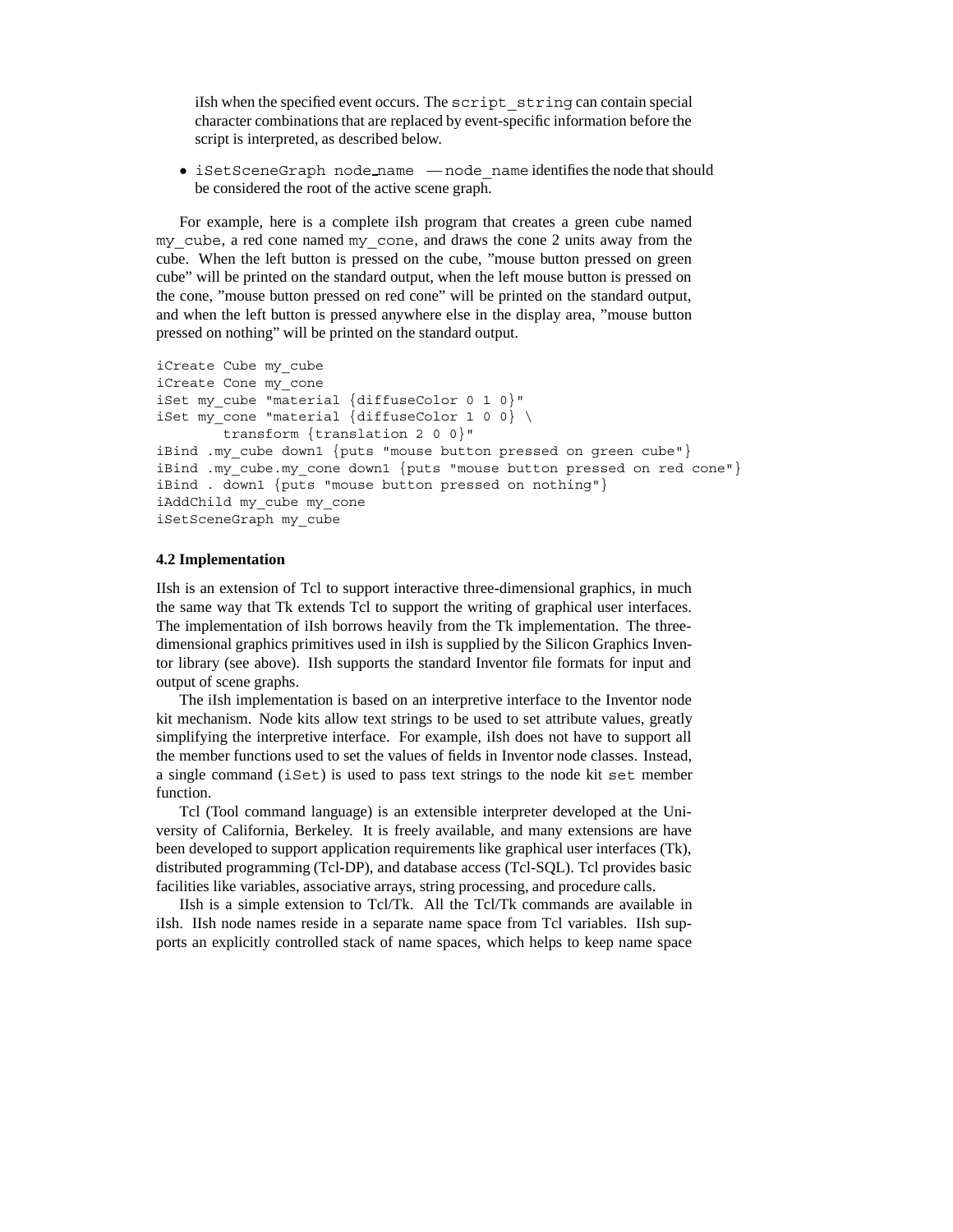pollution under control in procedure calls, but without requiring modification to the Tcl interpreter. The iIsh name space stack is implemented using a linked list of hash tables.

The binding of iIsh scripts to graphical components is based strongly on the Tk binding mechanism. An arbitrary iIsh script can be bound to a specific event on a graphical element. A number of special replacement character sequences can be included in the script: appropriate values based on event information will be substituted for these characters before the script is executed. For example, the character sequence "%w" will be replaced by the window position, in pixels, of the mouse pointer when the event occurred.

Graphical elements are specified by composing a path name to the graphical element. Each path name element is the name of the node that has to be traversed to get to the shape node representing that element. The node names are separated by "." characters. The path name "." will match an event occurring anywhere in the display area.

The event binding mechanism is implemented using a hash table that stores *(path, event, script)* tuples. When an event occurs, a path name is generated for the graphical element associated with the event. For example, if the event is a left mouse button down event that occurs on the red cone in the above example, the path . my\_cube.my\_cone would be generated. The hash table is then scanned for tuples matching the path and the event. If no tuple is found, the trailing path element ( $my$  cone) is removed, and the hash table scanned again for a match. The search for a handler continues until the "." path has been checked. If a matching handler is found, the script associated with that handler is scanned for substitutions, and then the script is interpreted by the Tcl interpreter.

In addition to the iIsh extensions to the Tcl interpreter, we have also implemented a collection of  $C_{++}$  classes to encapsulate view objects that we have found useful. These classes allow the concise specification of a view object, based on the quantitative data we want to display. For example, our VoMesh object takes a list of name-value pairs, and creates a square mesh with the heights proportional to the values, and the names available for use in callback functions that support correlative linking to other view objects.

The three-dimensional viewing area in iIsh is provided by the Inventor SceneViewer, that already provides camera movement, rotation, and zooming features. The Vizion drawing editor to support visual programming is implemented entirely in Tcl/Tk, with iIsh providing the three-dimensional graphics primitives.

# **5 Experience with Using iIsh**

IIsh was developed in an experimental environment, in the course of building several information visualization systems. These are presented below, in chronological order, to present our experience and reasons for particular design decisions.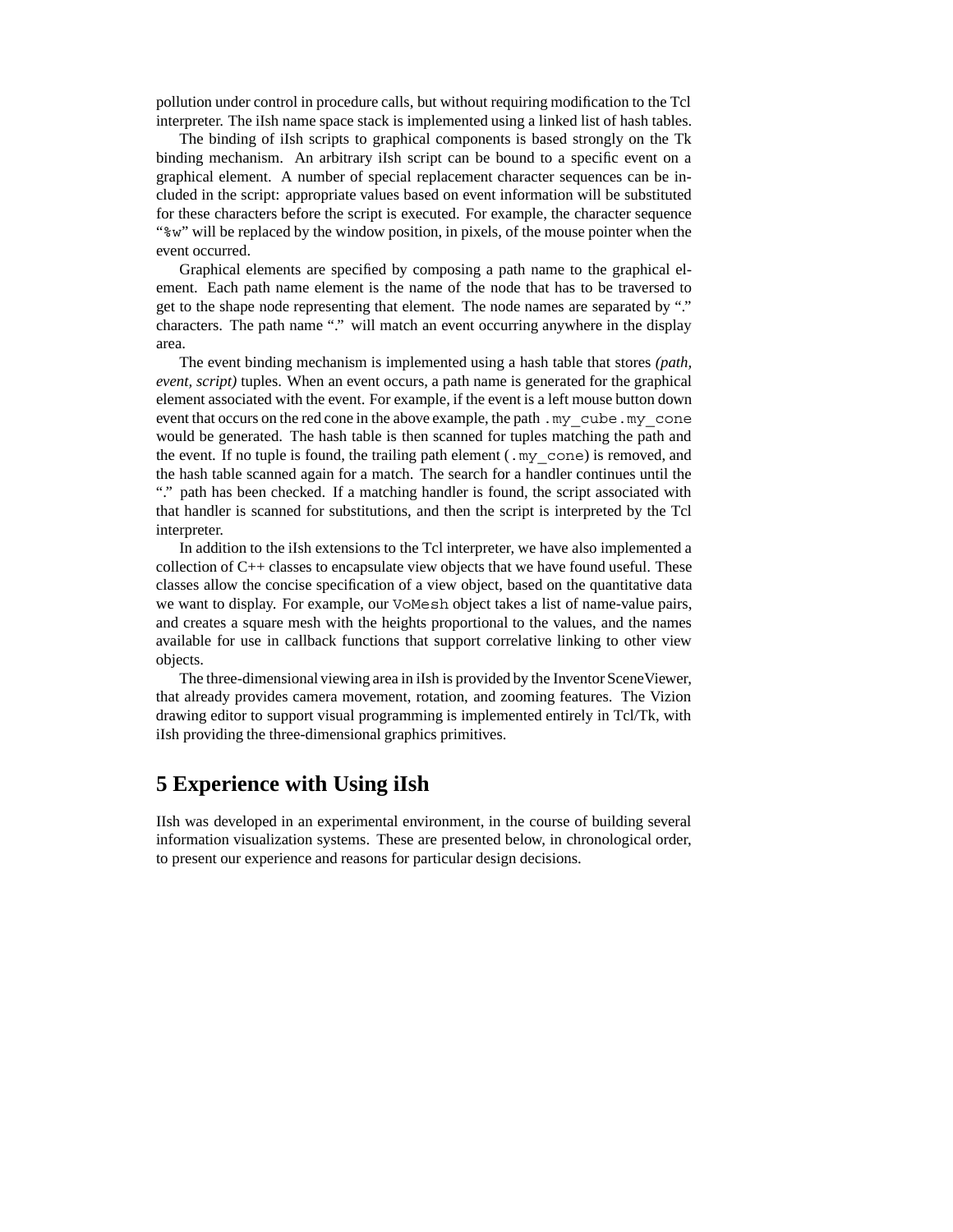#### **5.1 Chiron Parallel Program Visualization**

The original application we were interested in was the analysis of traces of parallel architecture behavior. We had constructed an execution-driven simulator that provides detailed information about parallel architecture behavior (especially cache memory system behavior) when executing programs, and visualization seemed a powerful tool to help us understand the behavior, given the large volumes of data generated by a simulator. Our initial experience with scientific visualization tools convinced us that we needed something more flexible, and we started implementing our visualization system, Chiron [7, 6] using Inventor, a  $C_{++}$  toolkit for implementing interactive 3D graphics programs.

Chiron displays several views of performance data associated with lines of source code and objects in the parallel program. Our primary focus was on providing finegrain information about the behavior of individual objects, source lines, and cache lines in the program. The information included both temporal event information, and also summary information accumulated over selected time periods.

We designed several interactive views to represent this information. Each view is a 3D shape that can be individually manipulated. We also support the linking together of different views, so that the mouse selection of a particular point on one view can be correlatively linked to the graphical representations presented in the other views.

We have evaluated Chiron using several parallel applications [7, 6]. Although space does not permit a complete discussion of Chiron features, Figure 4 (in the colour plate appendix) show an example of Chiron views.

In the course of the Chiron development, we needed to maintain multiple versions of the program to experiment with. Apart from the cumbersome implement-compile cycle, we found several other problems:

- Object and executable files are large and consume significant amounts of disk space.
- *•* It was difficult to maintain multiple versions of source files, synchronized to the executables, and to make sure that arbitrary features could be combined in one compilable executable.
- *•* To keep track of the features in a particular version of the executable creates a significant documentation problem.

These problems motivated us to look for an alternative that would retain the flexibility of our C++/Inventor system, but that would eliminate these significant obstacles to experimentation. An extensible interpretive environment seemed like a natural solution. Tcl/Tk was chosen because it was fast, well-implemented, well-documented, and had a large user community.

#### **5.2 Manufacturing**

We developed a visualization system to assist the master scheduler in a manufacturing plant. The plant is run using a management information system implementing the MRP-II (materials requirements planning) methodology. The visualization system was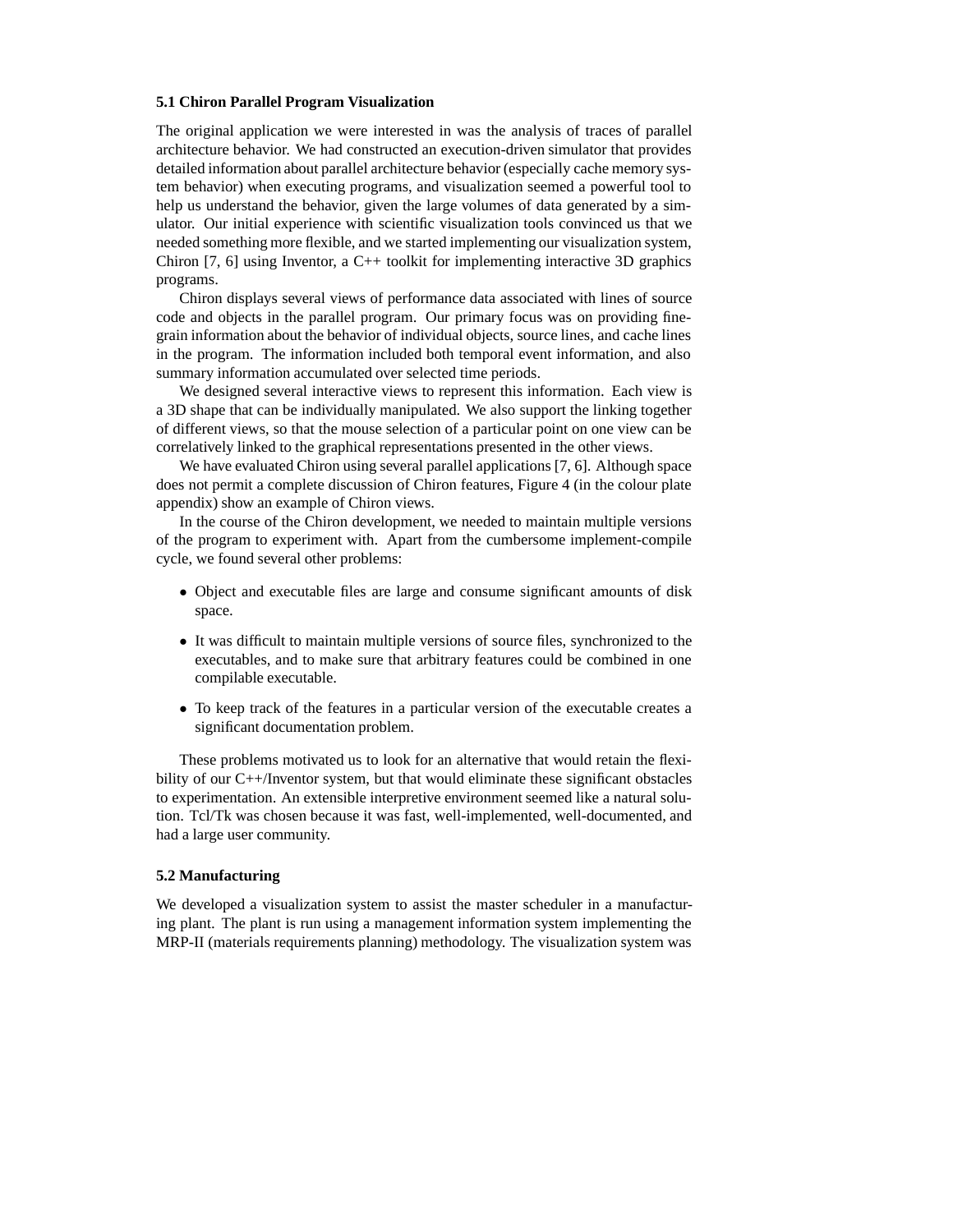implemented in six weeks by two COBOL programmers who had no previous experience of computer graphics or C programming. The application required a custom COBOL interface to extract data from a database of manufacturing information. This data was then forwarded to our visualization module.

Two visualization modules supported the MRP-II functions of rough-cut capacity planning, and capacity requirements planning. A third module represented sales history data. Figure 5 (in the colour plate appendix) shows the rough-cut capacity planning module. The ribbons represent the available capacity, measured in machine hours, of each work center on a weekly basis. For each week, a colored cube indicates the total capacity required of that work center. The vertical position of the cube indicates the required capacity relative to the available capacity. In addition to the position, the cube is colored red if the required capacity exceeds the available capacity, and green otherwise.

To get more information, the user can click on a particular cube. That brings up a display of all the orders that were scheduled on the work center for the week in question.

#### **5.3 Other Applications**

Several other applications have either been completed or are under construction, and we briefly discuss these here. The Astronomy Department at the University of Cape Town does research on the large-scale structure of the universe. A database of all known galaxies in the Southern Sky has been compiled, and we implemented a visualization system for displaying this database. The system has been used to discover new types of large-scale structures [5, 4], and also to make video and slide shows for use in planetaria. Although this application does not require much interaction, it demonstrates the flexibility of our environment.

A second application we are working on is visualizing medical insurance data. Medical insurance companies collect large amounts of information relating to claims. This information is potentially valuable for designing fee structures, and also for discovering fraudulent use of benefits. However, there are few suitable tools available for exploring such databases, with the result that often the data is not fully exploited. The dataflow programming interface to iIsh allows the user to rapidly switch between different datasets, to view multiple datasets at the same time, or to link features on one data set to the representation of another dataset.

We are also exploring the visualization of financial market data. This is a demanding application area that could make good use of animation to show the real-time behavior of financial instruments. iIsh does not currently support the easy specification of animation behavior, and we are therefore working on animation extensions.

# **6 No Paradigm or Multi-Paradigm?**

How did object-orientation fare under iIsh? As we have seen iIsh uses Iris Inventor as its underlying interactive graphics system. In general we found that *node kits* were needed to prevent our users from being overwhelmed by the flexibility provided by Inventor. Therefore to the extent that node kits mark a return to class inheritance and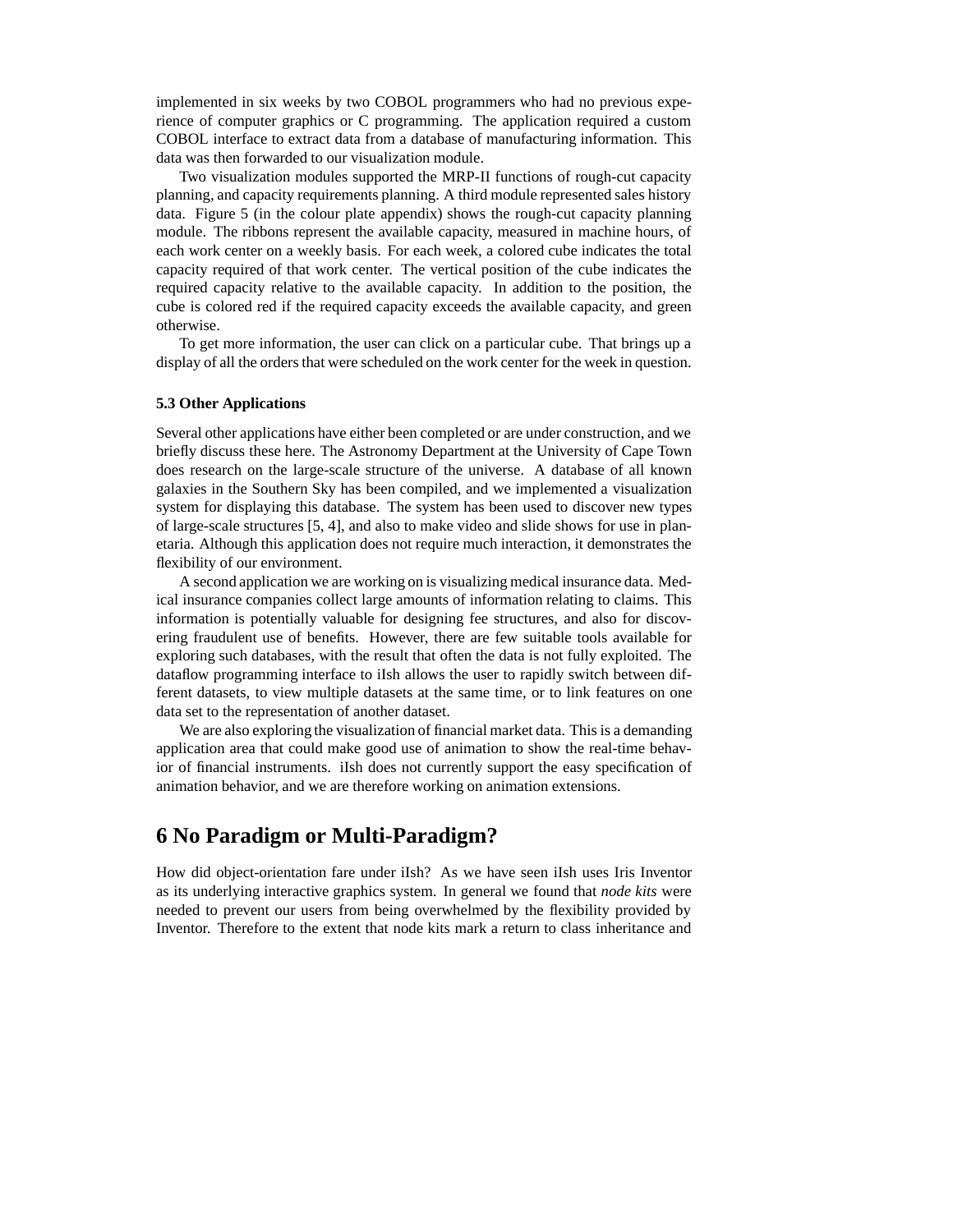encapsulation this represents a step back towards object-oriented orthodoxy from the potential for freedom from structuring inherent in Inventor.

As we have pointed out, both spreadsheets and visual dataflow provide essentially functional programming facilities. We have extended this with a full procedural language. However unlike Levoy [10] we do contain the imperative programming within the spreadsheet cells (in the same way that visual dataflow allows state in the individual modules), spreadsheet cells are not allowed to have side-effects on other spread-sheet cells. This greatly aid the understanding of users and controls some of the complexity of the spreadsheet.

### **6.1 Interaction**

We believe that support for the flexible specification of interactive behavior is essential in an information visualization system. In information visualization applications, the relationship between data items are often non-linear. The dimensionality of the data is often much greater than in typical scientific data sets, increasing the need for examining many different types of correlation between data items. Our experience with trying to use traditional scientific visualization systems for information visualization leads us to conclude that more support for interaction is needed. Often the types of interaction that the user may require cannot realistically be anticipated by the designer of the visualization system, arguing for a programming interface to interaction specification.

The most basic kind of interaction is to query a visual representation, to find out more about the underlying data relating to a specific part of the image. For example, consider the visualization representing work centers in the manufacturing plant showed in Figure 5. The user of such a system may notice a particular week in which the needed capacity is particularly high, and would like to see, for example, detailed information on the order which is responsible for the high demand that week . This data is stored in a database, and to get the information, the system has to query this database, based on a user action (like mouse selection).

#### **6.2 Interactive Correlation**

A more complex interaction that we have found useful in our work is interactive correlation. For an example, refer to Figure 4, showing two surfaces. The surface on the left represents the execution time of individual lines of code in a program, while the surface on the right represents the execution time spent waiting for individual objects to be accessed in memory. To optimize the performance of the program, it may be useful to know which objects are accessed by which lines of code in the program. By selecting a source code line on the left surface (using the mouse), we can highlight all objects accessed by that line of source code on the right surface. In the same way, by selecting an object on the right surface, we can highlight all lines of source code that access that object on the left surface. The user is in effect browsing a database of correlation information, getting rapid visual feedback on the relative cost of different selections. These operations require access to a database of correlation information, and then modifying the images to show the correlation information.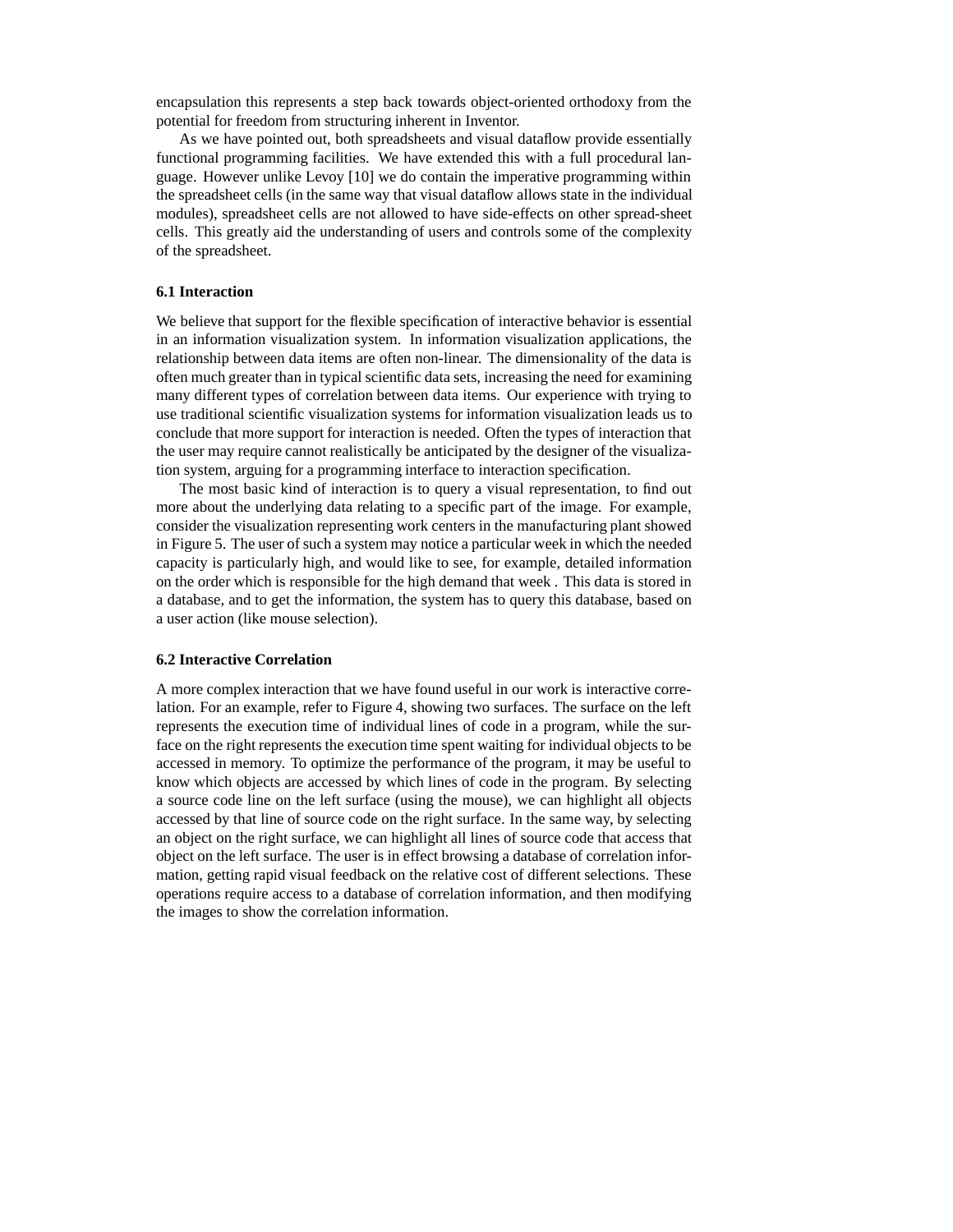# **7 Concluding Remarks**

We believe it is too early for a programming paradigm (i.e., set of abstractions) for Information Visualization systems. Instead, we opted for a relatively unstructured collection of concepts, each appropriate to a particular need that we perceived. A summary of these needs and concepts are:

- *Exploration* Supported by immersive manipulation and correlative linking to browse the data space, and dataflow connections to select particular data sources and appropriate view objects.
- *Filtering* We provide an embedded spreadsheet module to program general filtering and data processing. The spreadsheet formulas are written in the Tcl scripting language.
- *Interaction* By binding Tcl/iIsh scripts to events and view objects, the user can change the interaction behavior to suit the particular needs of a data set.

Our initial experience with iIsh has been favorable, and we are continuing our experimental evaluation by building more information visualization systems, and getting people to use them. We are also extending iIsh as we discover new requirements that challenge the existing implementation.

Many issues are still unclear. First, it is difficult to find the proper balance between the use of 2D and 3D graphics for visualization. There are many cases where the use of 3D allows the display of more information, and where the position of objects in space can give clues about the underlying process one is analysing. However, it is also often the case that 3D confuses the user by presenting too much data that becomes simply confusing, or that a particular 3D display is difficult to interpret because background parts of the image is obscured by foreground features.

Another problem is the choice of an appropriate display method before one has seen the data displayed, as often happens in an exploratory environment. For example, a particular data set may be too large to display in a given format, given the limited performance of a particular machine. This can be frustrating in a supposedly interactive, exploratory environment. We are therefore examining features to allow iIsh to remain responsive and controllable while data is being processed, so that commands can be aborted or modified as the user receives incremental information.

Our spreadsheet module (in common with most existing spreadsheets) has a shortcoming in that it only supports a global namespace and therefore is not suitable for implementing large problems. We are investigating the use of a hierarchical spreadsheet model to address this.

### **Acknowledgements**

This work was supported in part by the Foundation for Research Development (South Africa) and the University Research Committee of the University of Cape Town, South Africa. We would like to thank Dieter Polzin, Wayne Paverd, Matthew Shaer, Grant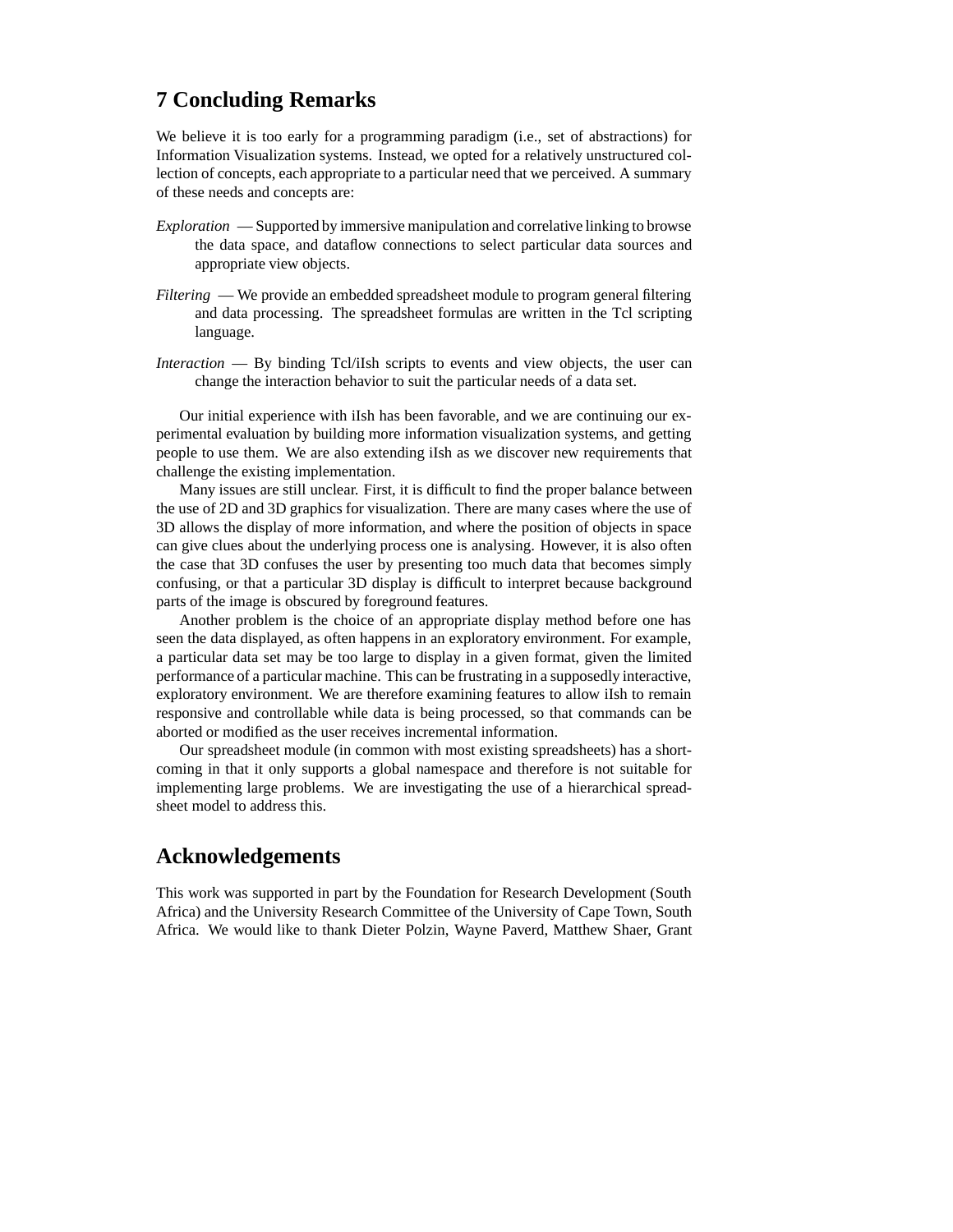Kauffman, Philip Machanick, and Peter Hinz for implementing and using various parts of Chiron, iIsh, and Vizion. Explorer and Inventor are trademarks of Silicon Graphics Inc., Mountain View, California.

# **References**

- [1] C. Ahlberg and B. Shneiderman. Visual information seeking: Tight coupling of dynamic query filters with starfield displays. In B. Adelson, S. Dumais, and J. Olson, editors, *Proceedings of CHI*, pages 313–317. ACM, 1994. (Boston, MA, USA, April 24-28, 1994).
- [2] L. D. Bergman, J. S. Richardson, D. C. Richardson, and J. Frederick P. Brooks. VIEW an exploratory molecular visualization system with user-definable interaction sequences. In SIGGRAPH '93 [13], pages 117–126.
- [3] E. H. Blake and P. Wißkirchen, editors. *Advances in Object-Oriented Graphics, I*. Springer-Verlag. Berlin, 1991.
- [4] A. P. Fairall and W. R. Paverd. Large-scale structure in the southern sky to 0.1c. In *35th Herstmonceux Conference on Wide-field Spectroscopy and the Distant Universe*. World Scientific Publishing Company, 1994. In press.
- [5] A. P. Fairall, W. R. Paverd, and R. Ashley. Visualization of nearby large-scale structures. In C. Balkowski and R. Kraan-Koorteweg, editors, *Unveiling Large-Scale Structures Behind the Milky Way*. Astronomical Society of the Pacific Conference Series, October 1994.
- [6] H. A. Goosen, P. Hinz, and D. W. Polzin. Experience using the chiron parallel program performance visualization system. 1995. Submitted for publication.
- [7] H. A. Goosen, A. R. Karlin, D. R. Cheriton, and D. W. Polzin. The chiron parallel program performance visualization system. *Computer-Aided Design*, 26(12):899–906, December 1994.
- [8] S. E. Hudson. User interface specification using an enhanced spreadsheet model. *ACM Transactions on Graphics*, 13(3):209–239, 1994.
- [9] C. Laffra, E. Blake, V. deMey, and X. Pintado, editors. *Object-Oriented Programming for Graphics*. Springer-Verlag, Berlin, 1995. To appear early 1995.
- [10] M. Levoy. Spreadsheets for images. In *SIGGRAPH '94*, Computer Graphics Proceedings, Annual Conference, pages 139–146, Orlando, Florida, 24-29 July 1994. ACM SIGGRAPH.
- [11] J. K. Ousterhout. *Tcl and the Tk Toolkit*. Addison-Wesley, 1994.
- [12] B. Shneiderman. Direct manipulation: A step beyond programming languages. *IEEE Computer*, 16(8):57–69, 1983.
- [13] *SIGGRAPH '93*, Computer Graphics Proceedings, Annual Conference, Anaheim, California, 1-6 August 1993. ACM SIGGRAPH.
- [14] P. S. Strauss and R. Carey. An object-oriented 3d graphics toolkit. *Computer Graphics*, 26(2):341–349, July 1992. SIGGRAPH'92, Chicago.
- [15] J. J. van Wijk and R. van Liere. An environment for computational steering. Technical Report CS-R9448, Centrum voor Wiskunde en Informatica—CWI, Amsterdam, 1994.
- [16] R. C. Zeleznik, K. P. Herndon, D. C. Robbins, N. Huang, T. Meyer, N. Parker, and J. F. Hughes. An interactive 3d toolkit for constructing 3d widgets. In SIGGRAPH '93 [13], pages 81–84.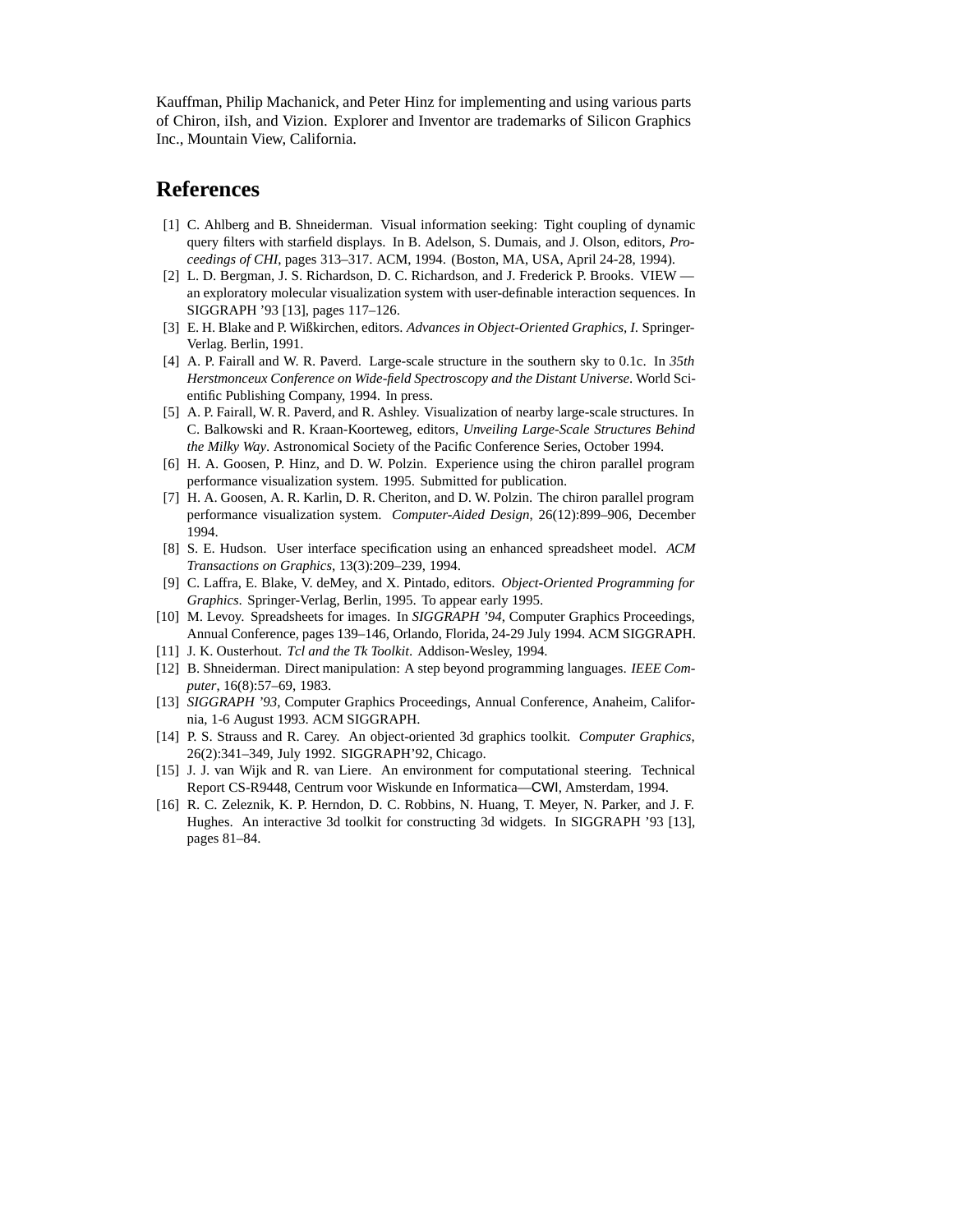

Fig. 4: Chiron source and object cost view.

The left surface represents the memory reference overhead incurred by each source line, while the right represents the memory reference overhead of each object used in the program. The left surface shows source lines that reference a particular object selected on the right surface.